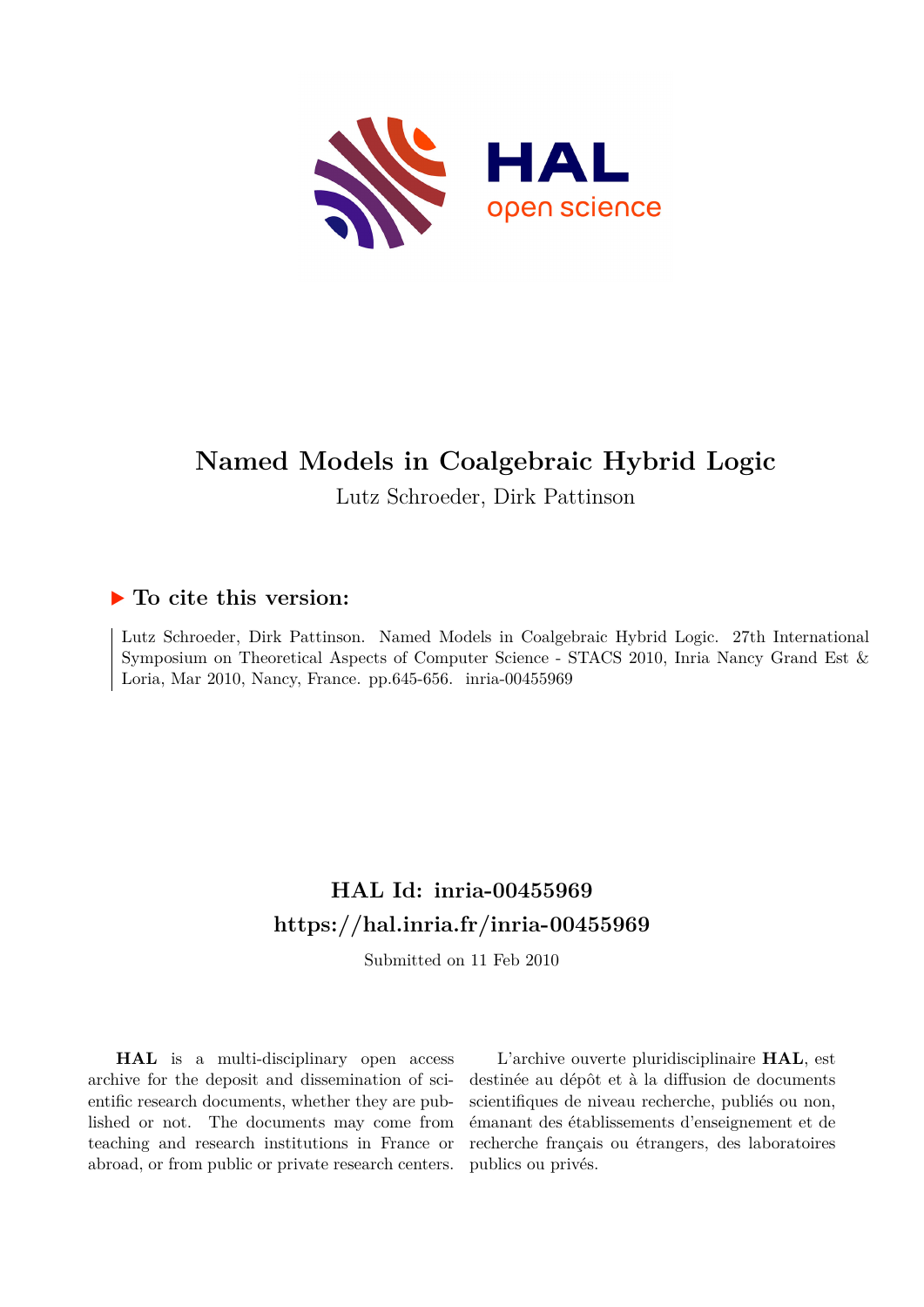# **NAMED MODELS IN COALGEBRAIC HYBRID LOGIC**

LUTZ SCHRÖDER  $^1$  AND DIRK PATTINSON  $^2$ 

 $1$  DFKI Bremen and Department of Computer Science, Universität Bremen *E-mail address*: Lutz.Schroeder@dfki.de

 $<sup>2</sup>$  Department of Computing, Imperial College London</sup> *E-mail address*: dirk@doc.ic.ac.uk

> ABSTRACT. Hybrid logic extends modal logic with support for reasoning about individual states, designated by so-called nominals. We study hybrid logic in the broad context of coalgebraic semantics, where Kripke frames are replaced with coalgebras for a given functor, thus covering a wide range of reasoning principles including, e.g., probabilistic, graded, default, or coalitional operators. Specifically, we establish generic criteria for a given coalgebraic hybrid logic to admit named canonical models, with ensuing completeness proofs for pure extensions on the one hand, and for an extended hybrid language with local binding on the other. We instantiate our framework with a number of examples. Notably, we prove completeness of graded hybrid logic with local binding.

# **Introduction**

Modal logics have traditionally played a central role in Computer Science, appearing, e.g., in the guise of temporal logics, program logics such as PDL, epistemic logics, and later as description logics. The development of modal logics has seen extensions along (at least) two axes: the enhancement of the expressive power of basic (relational) modal logic on the one hand, and the continual extension, beyond the purely relational realm, of the class of structures described using modal logics on the other hand. Hybrid logic falls into the first category, extending modal logic with the ability to reason about individual states in models. This feature, originally suggested by Prior and first studied in the context of tense logics and PDL (see [5] for references), is of particular relevance in knowledge representation languages and as such has found its way into modern description logics, where it is denoted by the letter  $\mathcal O$  in the standard naming scheme [2].

Extensions along the second axis – semantics beyond Kripke structures and neighbourhood models – include various probabilistic modal logics, interpreted over probabilistic transition systems, graded modal logic over multigraphs [8], conditional logics over selection function frames [6], and coalition logic [17], interpreted over so-called game frames. As a unifying semantic bracket covering all these logics and many further ones, coalgebraic modal logic has emerged ([7] gives a survey). The scope of coalgebraic modal logic has recently been expanded to encompass nominals; we refer to the arising class of logics as *coalgebraic hybrid logics*. Existing results include a finite

*Key words and phrases:* Logic in computer science, semantics, deduction, modal logic, coalgebra.



*<sup>1998</sup> ACM Subject Classification:* F.4.1 [Mathematical Logic and Formal Languages]: Mathematical Logic — modal logic; I.2.4 [Artificial Intelligence]: Knowledge Representation Formalisms and Methods — modal logic, representation languages.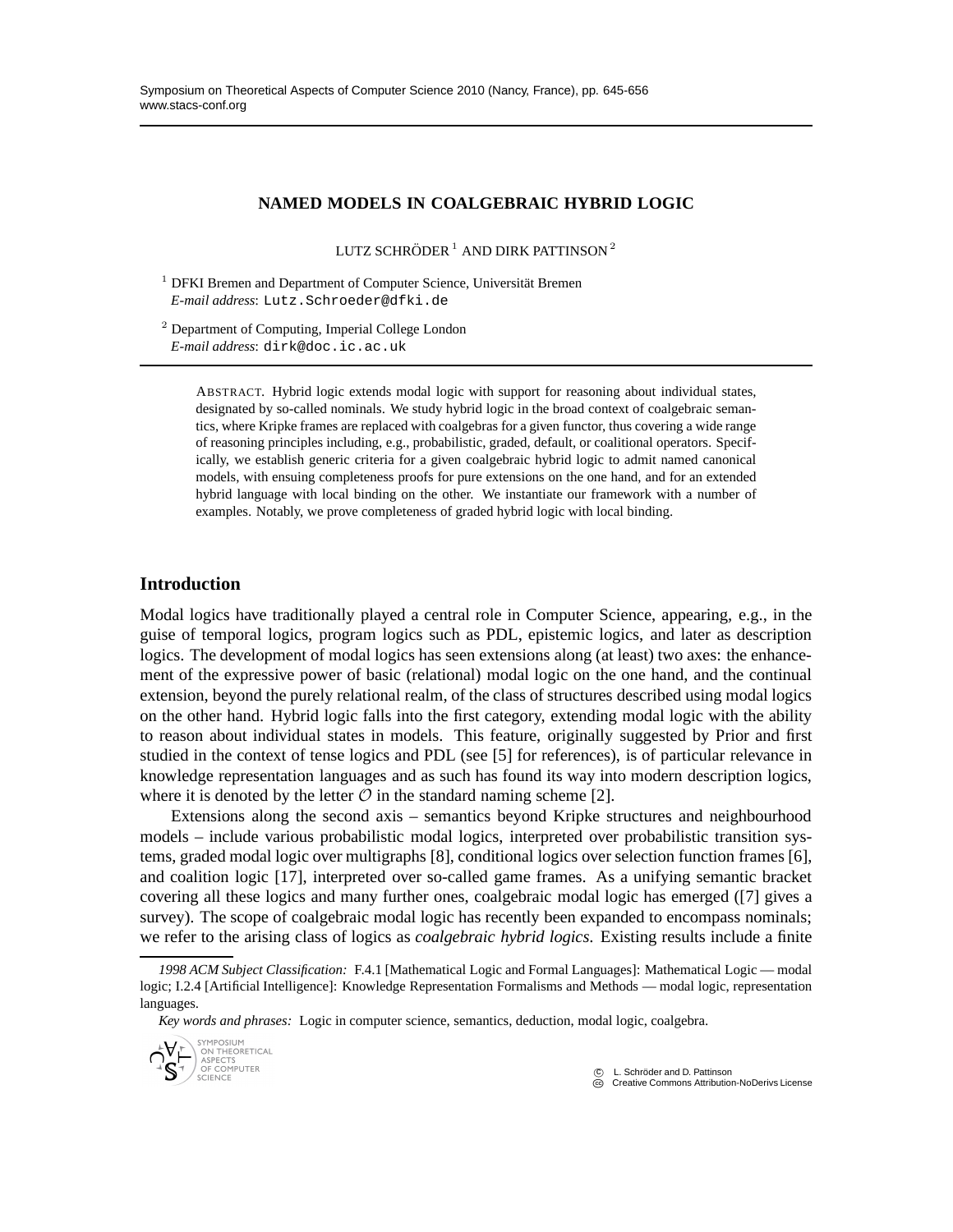model result, an internalized tableaux calculus, and generic *PSPACE* upper bounds, but are so far limited to logics that exclude frame conditions and local binding [14]. What is missing from this picture technically is a theory of *named canonical models* [5]. Named canonical models yield not only strong completeness of the basic hybrid logic, but also completeness of *pure extensions*, defined by axioms that do not contain propositional variables (but may contain nominals; e.g. in Kripke semantics, the pure axiom  $\Diamond \Diamond i \rightarrow \Diamond i$ , with i a *nominal*, defines transitive frames). Moreover, named canonical models establish completeness for an extended hybrid language with a local binding operator  $\downarrow x$ .  $\phi(x)$ , read as "the current state x satisfies  $\phi(x)$ ". Both pure extensions and the language with  $\parallel$  (not addressed in [14]) are, in general, undecidable [1] (it should be noted, however, that fragments of the language with ↓ over Kripke frames are decidable and as such play a role, e.g., in conjunctive query answering in description logic [11]). As a consequence, completeness of pure extensions and local binding is the best we can hope for – it establishes recursive enumerability of the set of valid formulas, and it enables automated reasoning, if not decision procedures.

Specifically, we establish two separate criteria for the existence of named models. Although these criteria are (in all likelihood necessarily) less widely applicable than some previous coalgebraic results including those of [14], the generic results allow us to establish new completeness results for a wide variety of logics; in particular, we prove strong completeness of graded hybrid logic, and ultimately an extension of the description logic  $\mathcal{SHOQ}$ , with the ↓ binder over a wide variety of frame classes.

# **1. Coalgebraic Hybrid Logic**

To make our treatment parametric in the syntax, we fix a modal similarity type  $\Lambda$  consisting of modal operators with associated arities throughout. For given countably infinite and disjoint sets P of propositional variables and N of nominals, the set F(Λ) of *hybrid* Λ*-formulas* is given by the grammar

$$
\mathcal{F}(\Lambda) \ni \phi, \psi ::= p \mid i \mid \phi \land \psi \mid \neg \phi \mid \heartsuit(\phi_1, \dots, \phi_n) \mid @_i \phi
$$

where  $p \in P$ ,  $i \in N$  and  $\heartsuit \in \Lambda$  is an *n*-ary modal operator. (Alternatively, we could regard *propositional variables* as nullary modal operators, thus avoiding their explicit mention altogether. We keep them explicit here, following standard practice in modal logic, as we have to deal with valuations anyway due to the presence of nominals.) We use the standard definitions for the other propositional connectives  $\rightarrow, \leftrightarrow, \vee$ . The set of nominals occurring in a formula  $\phi$  is denoted by N( $\phi$ ), similarly for sets of formulas. A formula of the form  $\mathbb{Q}_i \phi$  is called an  $\mathbb{Q}$ -formula. Semantically, nominals i denote individual states in a model, and  $\mathbb{Q}_i \phi$  stipulates that  $\phi$  holds at state *i*.

To reflect parametricity also semantically, we equip hybrid logics with a *coalgebraic semantics* extending the standard coalgebraic semantics of modal logics [16]: we fix throughout a Λ*-structure* consisting of an endofunctor T : Set  $\rightarrow$  Set on the category of sets, together with an assignment of an *n*-ary predicate lifting  $\llbracket \heartsuit \rrbracket$  to every *n*-ary modal operator  $\heartsuit \in \Lambda$ , i.e. a set-indexed family of mappings  $([\![\heartsuit]\!]_X : \mathcal{P}(X)^n \to \mathcal{P}(TX))_{X \in \mathsf{Set}}$  that satisfies

$$
[\![\heartsuit]\!]_X \circ (f^{-1})^n = (Tf)^{-1} \circ [\![\heartsuit]\!]_Y
$$

for all  $f: X \to Y$ . In categorical terms,  $[\nabla]$  is a natural transformation  $\mathcal{Q}^n \to \mathcal{Q} \circ T^{op}$  where  $Q : Set^{op} \rightarrow Set$  is the contravariant powerset functor.

In this setting, T-coalgebras play the roles of *frames*. A T-coalgebra is a pair  $(C, \gamma)$  where C is a set of *states* and  $\gamma$  :  $C \to TC$  is the *transition function*. When  $\gamma$  is clear from the context, we refer to  $(C, \gamma)$  just as C. A *(hybrid)* T-model  $M = (C, \gamma, V)$  consists of a T-coalgebra  $(C, \gamma)$ together with a *hybrid valuation* V, i.e. a map  $P \cup N \rightarrow P(C)$  that assigns singleton sets to all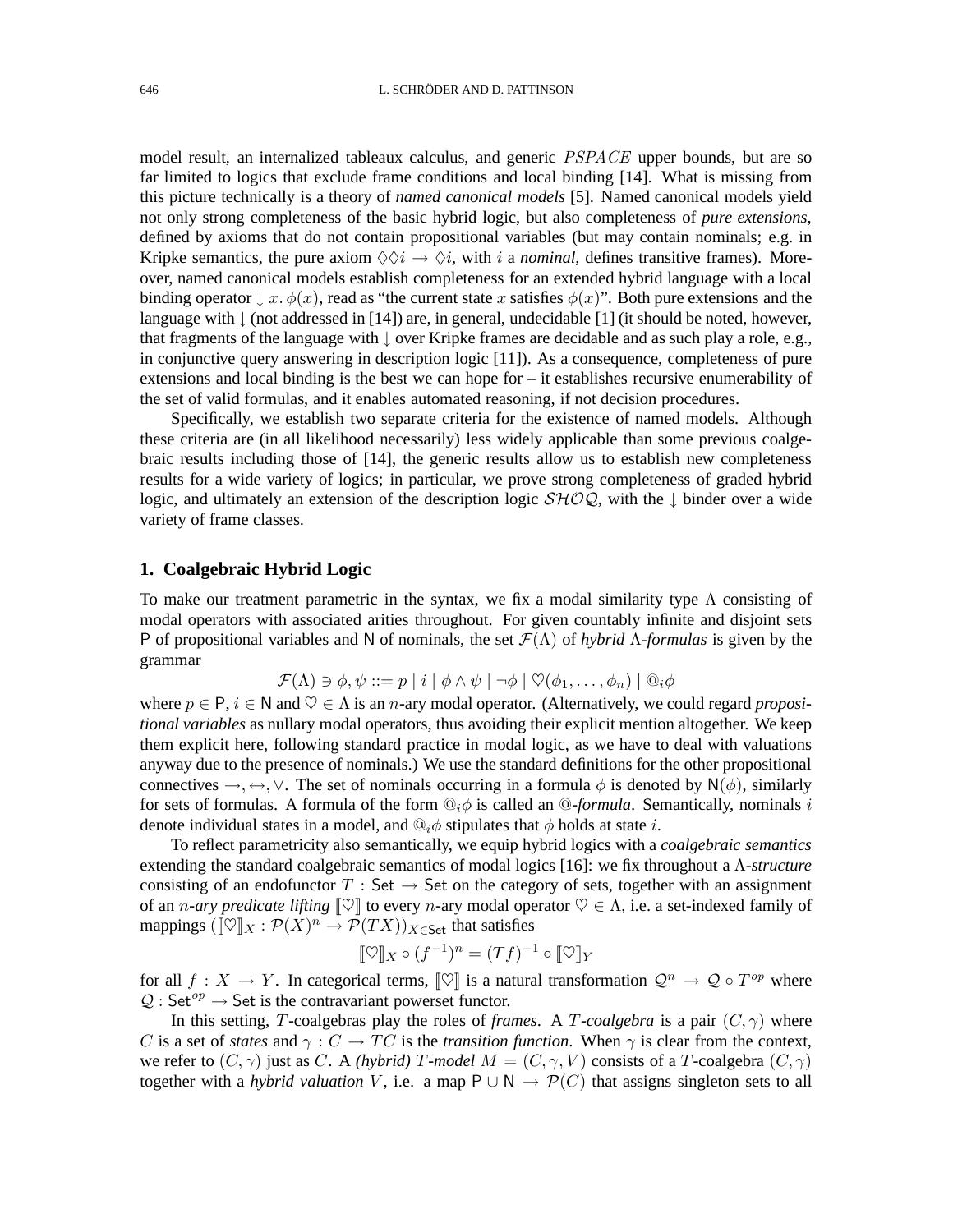nominals  $i \in N$ . We say that M is *based* on the frame  $(C, \gamma)$ . The singleton set  $V(i)$  is tacitly identified with its unique element.

The semantics of  $\mathcal{F}(\Lambda)$  is a satisfaction relation  $\models$  between states  $c \in C$  in hybrid T-models  $M = (C, \gamma, V)$  and formulas  $\phi \in \mathcal{F}(\Lambda)$ , inductively defined as follows. For  $x \in \mathbb{N} \cup \mathbb{P}$  and  $i \in \mathbb{N}$ ,

$$
M, c \models x \text{ iff } c \in V(x) \qquad \text{and} \qquad M, c \models \mathbb{Q}_i \phi \text{ iff } M, V(i) \models \phi.
$$

Modal operators are interpreted using their associated predicate liftings, that is,

$$
M, c \models \heartsuit(\phi_1, \dots, \phi_n) \iff \gamma(c) \in [\![\heartsuit]\!]_C([\![\phi_1]\!]_M, \dots, [\![\phi_n]\!]_M)
$$

where  $\heartsuit \in \Lambda$  is *n*-ary and  $\llbracket \phi \rrbracket_M = \{c \in C \mid M, c \models \phi\}$  denotes the truth-set of  $\phi$  relative to M. We write  $M \models \phi$  if  $M, c \models \phi$  for all  $c \in C$ . For a set  $\Phi \subseteq \mathcal{F}(\Lambda)$  of formulas, we write  $M, c \models \Phi$  if  $M, c \models \phi$  for all  $\phi \in \Phi$ , and  $M \models \Phi$  if  $M \models \phi$  for all  $\phi \in \Phi$ . We say that  $\Phi$  is *satisfiable* in a model M if there exists a state c in M such that  $M, c \models \Phi$ . If  $A \subseteq \mathcal{F}(\Lambda)$  is a set of axioms, also referred to as *frame conditions*, a frame  $(C, \gamma)$  is an A-*frame* if  $(C, \gamma, V) \models \phi$  for all hybrid valuations V and all  $\phi \in A$ , and a model is an A-model if it is based on an A-frame. A frame condition is *pure* if it does not contain any propositional variables (it may however contain nominals). We recall notation from earlier work:

**Notation 1.** As usual, application of substitutions  $\sigma : P \to \mathcal{F}(\Lambda)$  to formulas  $\phi$  is denoted  $\phi\sigma$ . For a set  $\Sigma$  of formulas and a set O of operators, we write  $O\Sigma$  or  $O(\Sigma)$  for the set of formulas arising by prefixing elements of  $\Sigma$  with an operator from O; e.g.  $\Lambda(\Sigma) = \{ \heartsuit(\phi_1, \ldots, \phi_n) \mid \heartsuit \in \Sigma \}$  $\Lambda$  *n*-ary,  $\phi_1,\ldots,\phi_n \in \Sigma$ } and  $@ \Sigma := \{ @i \mid i \in \mathsf{N} \}(\Sigma) = \{ @i \phi \mid i \in \mathsf{N}, \phi \in \Sigma \}$ . Moreover, Prop(Z) denotes the set of propositional combinations of elements of some set Z. For  $\phi \in \text{Prop}(Z)$ , we write  $X, \tau \models \phi$  if  $\phi$  evaluates to  $\top$  in the boolean algebra  $\mathcal{P}(X)$  under a valuation  $\tau : Z \rightarrow$  $\mathcal{P}(X)$ . For  $\psi \in \text{Prop}(\Lambda(Z))$ , the interpretation  $\llbracket \psi \rrbracket_{TX,\tau}$  of  $\psi$  in the boolean algebra  $\mathcal{P}(TX)$  under  $\tau$  is the inductive extension of the assignment  $[\![\heartsuit(p_1,\ldots,p_n)]\!]_{TX,\tau} = [\![\heartsuit]\!]_X(\tau(p_1),\ldots,\tau(p_n)).$ We write  $TX, \tau \models \psi$  if  $[\![\psi]\!]_{TX, \tau} = TX$ , and  $t \models_{TX, \tau} \psi$  if  $t \in [\![\psi]\!]_{TX, \tau}$ . A set of formulas  $\Xi \subseteq \text{Prop}(\Lambda(Z))$  is *one-step satisfiable* w.r.t.  $\tau$  if  $\bigcap_{\phi \in \Xi} [\![\phi]\!]_{TX,\tau} \neq \emptyset$ . We occasionally apply this notation to sets  $Z \subseteq \mathcal{P}(X)$  with  $\tau$  being just inclusion, in which case mention of  $\tau$  is suppressed.

In the sequel, we will be interested in both *local* and *global* semantic consequence, where local consequence refers to satisfaction in a single state and global consequence to satisfaction in entire models. In fact, we consider local reasoning under global assumptions: given a set  $\Phi \subseteq \mathcal{F}(\Lambda)$  of global assumptions (a *TBox* in description logic terminology) and a class  $C$  of models, we say that φ is a local consequence of  $\Psi$  *under global assumptions*  $\Phi$  *for* C-models, in symbols  $\Phi$ ;  $\Psi \models^{\mathcal{C}} \phi$ , if for all  $M \in \mathcal{C}$  such that  $M \models \Phi, M, c \models \phi$  whenever  $M, c \models \Psi$  (here, both  $\Phi$  and  $\Psi$  are sets of arbitrary formulas, in particular not subject to any restrictions on the nesting depth of modal operators). The standard notions of local and global consequence are regained from this general definition by taking  $\Phi$  or  $\Psi$  to be empty, respectively.

The distinguishing feature of the coalgebraic approach to hybrid and modal logics is the parametricity in both the logical language and the notion of frame: concrete instantiations of the general framework, in other words a choice of modal operators  $\Lambda$  and a  $\Lambda$ -structure T, capture the syntax and semantics of a wide range of modal logics, as witnessed by the following examples.

**Examples 1.1.** 1. The hybrid version of the modal logic K, *hybrid K* for short, has a single unary modal operator  $\Box$ , interpreted over the structure consisting of the powerset functor  $\mathcal P$  (which takes a set X to its powerset  $\mathcal{P}(X)$  and the predicate lifting  $\llbracket \Box \rrbracket_X(A) = \{ B \in \mathcal{P}(X) \mid B \subseteq A \}.$ It is clear that P-coalgebras  $(C, \gamma : C \to \mathcal{P}(C))$  are in 1-1 correspondence with Kripke frames, and that the coalgebraic definition of satisfaction specializes to the usual semantics of the box operator.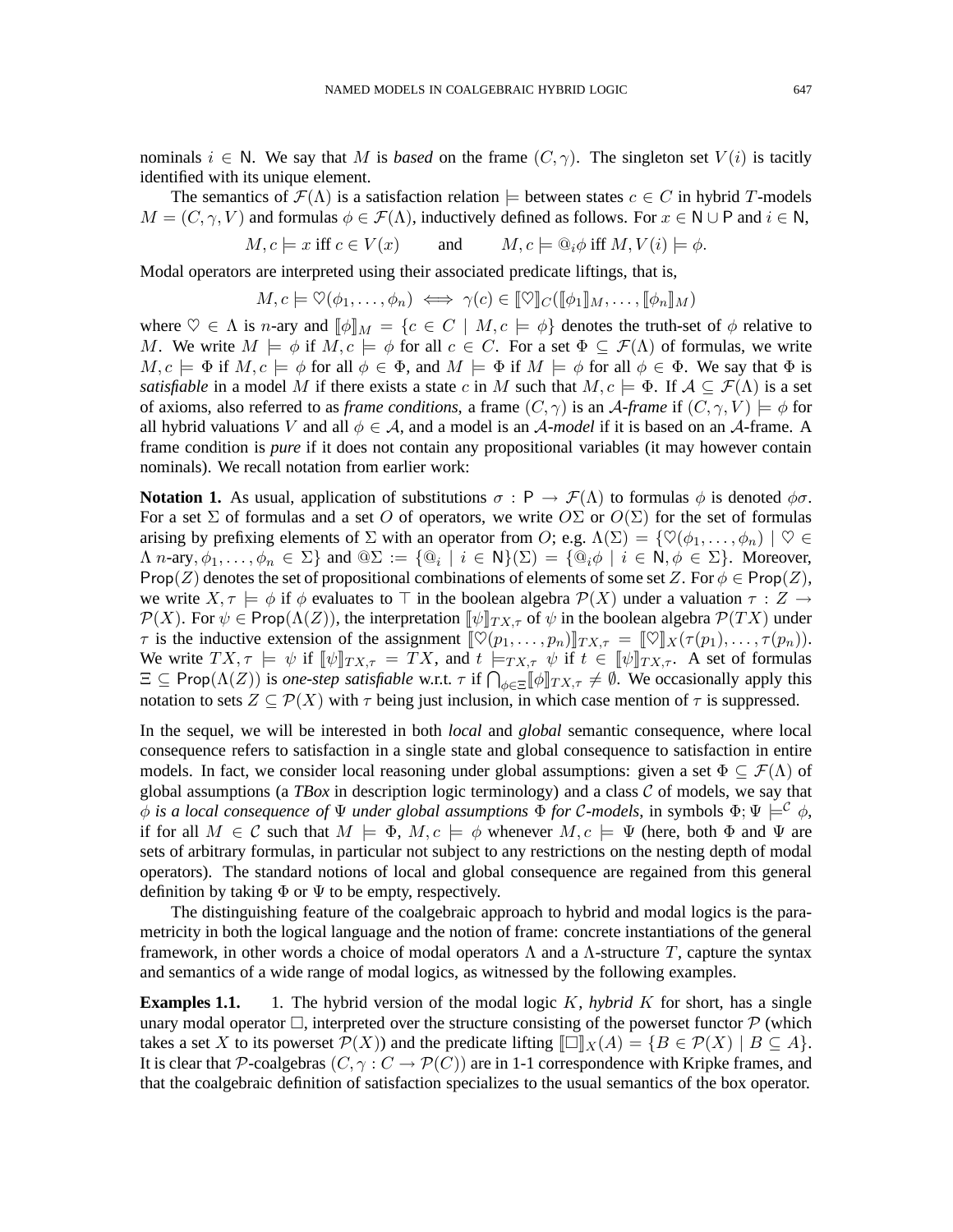2. *Graded hybrid logic* has modal operators  $\Diamond_k$  'in more than k successors, it holds that'. It is interpreted over the functor B that takes a set X to the set  $\mathcal{B}(X) = X \to \mathbb{N} \cup \{\infty\}$  of multisets over X by  $[\![\Diamond_k]\!]_X(A) = \{B \in \mathcal{B}(X) \mid \sum_{x \in A} B(x) > k\}.$  This captures the semantics of graded modalities over *multigraphs* [8], which are precisely the B-coalgebras. A more general set of operators is that of *Presburger logic* [9], which admits integer linear inequalities  $\sum a_i \cdot \#(\phi_i) \geq k$  among formulas. Unlike in the purely modal case [19], hybrid multigraph semantics visibly differs from the more standard Kripke semantics of graded modalities, as the latter validates all formulas  $\neg \Diamond_1 i$ ,  $i \in \mathbb{N}$ . However, both semantics agree if we additionally stipulate  $\neg \Diamond_1 i$  as a global (pure) axiom. Thus, our completeness results for multigraph semantics derived below do transfer to Kripke semantics. In particular they apply to many description logics, which commonly feature both nominals and graded modal operators in the guise of *qualified number restrictions*.

3. *Hybrid* CK, the hybrid extension of the basic conditional logic CK , has a single binary modal operator  $\Rightarrow$ , written in infix notation. Hybrid CK is interpreted over the functor Cf that maps a set X to the set  $\mathcal{P}(X) \to \mathcal{P}(X)$ , whose coalgebras are selection function models [6], by putting  $[\Rightarrow]_X(A, B) = \{f : \mathcal{P}(X) \to \mathcal{P}(X) \mid f(A) \subseteq B\}.$ 

4. *Classical hybrid logic* (the hybrid version of the logic E of neighbourhood frames, referred to as (the minimal) classical modal logic in [6]) has a single, unary modal operator  $\Box$  and is interpreted over *neighbourhood frames*, that is, coalgebras for the functor  $NX = \mathcal{P}(\mathcal{P}(X))$  (more precisely, the double contravariant powerset functor). The semantics of classical modal logic is defined by the lifting  $\llbracket \Box \rrbracket_X(A) = \{ S \in N X \mid A \in S \}$ . Monotone hybrid logic has the same similarity type, but is interpreted over upwards closed neighbourhood frames, or coalgebras for the functor  $MX = \{S \in NX \mid S \text{ upwards closed}\}\$  where upwards closure refers to subset inclusion.

5. The syntax of coalition logic over a set N of agents is given by the similarity type  $\{[C] \mid C \subseteq$  $N$ , and the operator  $[C]$  reads as "coalition C has a joint strategy to enforce ...". The formulas of (hybrid) coalition logic are interpreted over game frames, i.e., coalgebras for the functor

$$
\mathsf{G}(X) = \{ (f, (S_i)_{i \in N}) \mid \prod_{i \in N} S_i \neq \emptyset, f : \prod_{i \in N} S_i \to X \}
$$

(a class-valued functor, technically speaking, which however does not cause problems). The semantics arises via the liftings

$$
\llbracket [C] \rrbracket_X(A) = \{ (f, (S_i)_{i \in N}) \in \mathsf{G}(X) \mid \exists (s_i)_{i \in C} \forall (s_i)_{i \in N \setminus C} (f((s_i)_{i \in N}) \in A \}.
$$

We proceed to present a Hilbert-style proof system for coalgebraic hybrid logics, which we prove to be sound and strongly complete. This requires that the logic at hand satisfies certain coherence conditions between the axiomatization and the semantics — in fact the *same* conditions as in the purely modal case, which are easily verified *local* properties that can be verified without reference to T-models and are already known to hold for a large variety of logics [16, 19].

Proof systems for coalgebraic logics are most conveniently described in terms of one-step rules, as follows.

**Definition 1.2.** A *one-step rule* over  $\Lambda$  is a rule  $\phi/\psi$  where  $\phi \in \text{Prop}(P)$  and  $\psi \in \text{Prop}(\Lambda(P))$ (in fact,  $\psi$  may be restricted to be a disjunctive clause, which however is not relevant here). The rule  $\phi/\psi$  is *one-step sound* if  $TX, \tau \models \psi$  whenever  $X, \tau \models \phi$  for a valuation  $\tau : \mathsf{P} \to \mathcal{P}(X)$ . Given a set R of one-step rules and a valuation  $\tau : P \to P(X)$ , a set  $\Xi \subseteq \text{Prop}(\Lambda(P))$  is *one-step consistent* [20] if the set  $\Xi \cup {\psi \sigma \mid \sigma : P \to \text{Prop}(P); \phi/\psi \in \mathcal{R}; X, \tau \models \phi \sigma}$  is propositionally consistent.

One-step sound rules are sound, and we will assume one-step soundness tacitly in the sequel. Completeness hinges on variants of the notion of one-step completeness [19], which we define further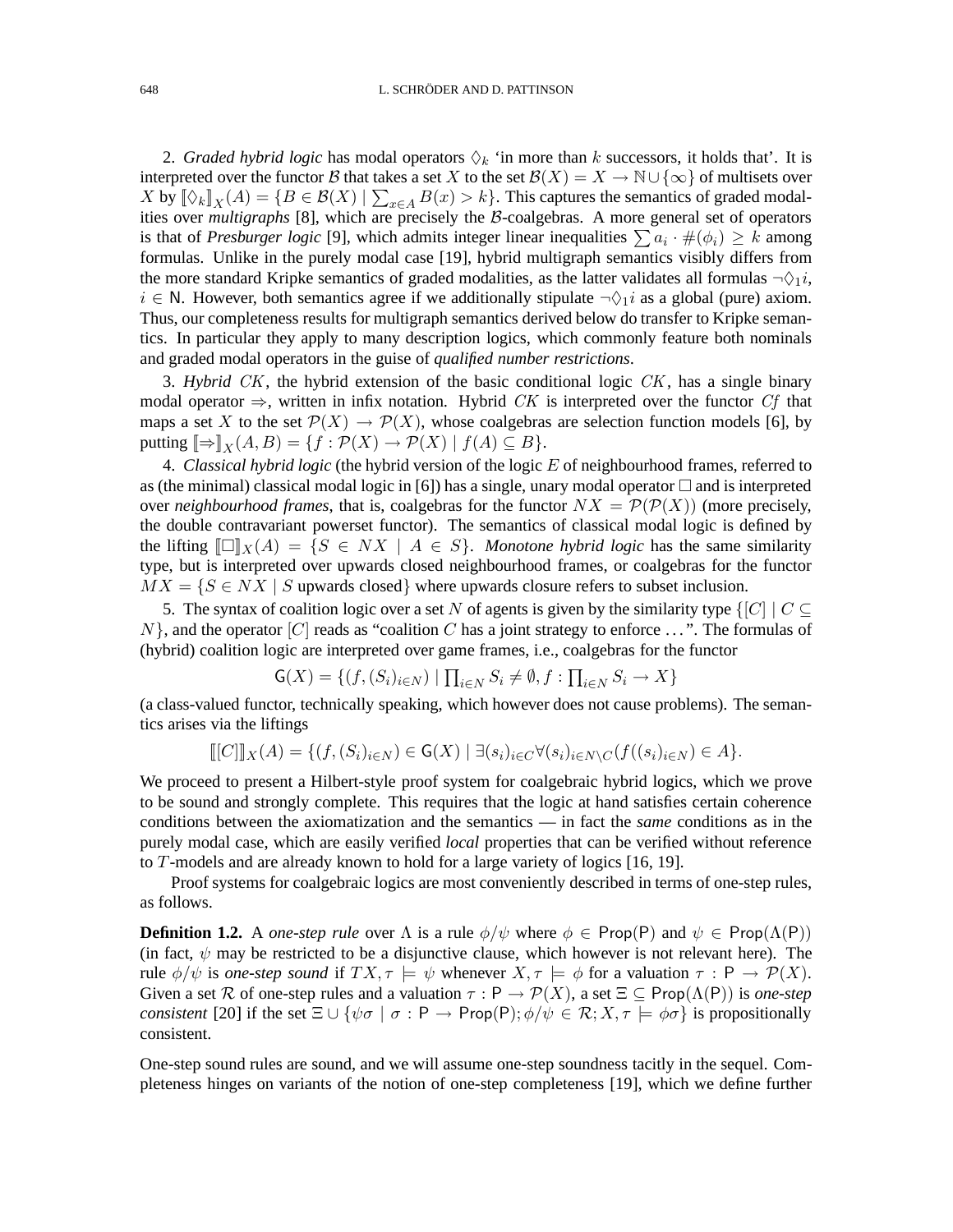below. As the notion of one-step rule does not involve hybrid features, suitable rule sets can just be inherited from the corresponding modal systems; for graded logics, conditional logics, and many others, such rule sets are found, e.g., in [22, 21]. We recall that the one-step complete rule set for (hybrid)  $K$  consists of the rules

$$
\frac{a}{\Box a} \qquad \frac{a \wedge b \to c}{\Box a \wedge \Box b \to \Box c} \ .
$$

A set R of one-step rules now gives rise to a Hilbert system  $\mathcal{LR}$  by adjoining propositional tautologies and the hybrid axioms, and closing under modus ponens, rule application, and @-necessitation. Formally, we write  $\Phi \vdash_{\mathcal{LR}} \phi$  for a set  $\Phi$  of formulas, the *global assumptions* (or the *TBox*), and a formula  $\phi$  if  $\phi$  is contained in the smallest set that

- $\bullet$  contains  $\Phi$  and all instances of propositional tautologies
- contains all instances of  $@$ -introduction  $i \wedge \phi \rightarrow @_{i}\phi$  and make-or-break

$$
(\text{mob}) \quad @_{i}p \rightarrow (\heartsuit(q_1, \ldots, q_n) \leftrightarrow \heartsuit(@_{i}p \land q_1, \ldots, @_{i}p \land q_n))
$$

together with all instances of the axioms  $\neg \mathbb{Q}_i \bot$ ,  $\neg \mathbb{Q}_i \phi \leftrightarrow \mathbb{Q}_i \neg \phi$ ,  $\mathbb{Q}_i (\phi \wedge \psi) \leftrightarrow (\mathbb{Q}_i \phi \wedge \psi)$  $(\mathbb{Q}_i\psi)$ ,  $\mathbb{Q}_i i$ ,  $\mathbb{Q}_i j \leftrightarrow \mathbb{Q}_i i$ ,  $\mathbb{Q}_i k \wedge \mathbb{Q}_i p \rightarrow \mathbb{Q}_i p$ ; and

• is closed under instances of @-generalization  $p/\mathbb{Q}_i p$ , instances of rules in R, and modus ponens.

The second group of axioms ensures that  $i \sim j := \mathbb{Q}_{i,j}$  defines an equivalence relation on nominals and that  $\mathbb{Q}_i$  distributes over propositional connectives. The (mob) axiom captures the fact that the truth set of an  $@$ -formula is either empty or the whole model; in the case of hybrid K, it is equivalent to the standard back axiom  $\mathcal{Q}_i \phi \to \Box \mathcal{Q}_i \phi$ .

We write  $\Phi$ ;  $\Psi \vdash_{\mathcal{LR}} \phi$  if there are  $\psi_1,\ldots,\psi_n \in \Psi$  such that  $\Phi \vdash_{\mathcal{LR}} \psi_1 \wedge \cdots \wedge \psi_n \to \phi$ . That is,  $\Phi$ ;  $\Psi \vdash_{\mathcal{LR}} \phi$  if there is a proof of  $\phi$  from global assumptions  $\Phi$  that additionally assumes  $\Psi$  *locally*. As we assume that all one-step rules in  $R$  are one-step sound, soundness for both local and global consequence is immediate: we have  $\Phi$ ;  $\Psi \models^{\mathcal{C}} \phi$  (for C the class of all models) whenever  $\Phi$ ;  $\Psi \vdash_{\mathcal{LR}} \phi$ . In [14], a criterion has been given for  $\mathcal{LR}$  to be *weakly complete*, i.e. complete for the case where both the TBox  $\Phi$  and the set  $\Psi$  of local assumptions are empty. Here, we extend this result to combined strong *global* and strong *local* completeness, i.e. to cover both an arbitrary TBox and an arbitrary set of local assumptions, even if  $\mathcal{LR}$  is extended with pure frame conditions and local binding.

#### **2. Strong Completeness of Pure Extensions**

Pure completeness is a celebrated result in hybrid logic [3, Chapter 7.3]. In a nutshell, adding pure axioms to an already complete proof system for the hybrid extension of the modal logic  $K$ (Example 1.1), one retains completeness with respect to the class of frames that satisfy the additional axioms. In contrast to arbitrary modal axioms, pure axioms do not contain propositional variables, and therefore define – in the classical setting of hybrid  $K$  – first-order frame conditions. Here, we show that the same theorem is valid for a much larger class of logics, namely all coalgebraic hybrid logics satisfying one of two suitable sets of conditions. For the sake of readability, we restrict the technical development (not the examples) to the case of unary operators from now on until Section 2.2.

**Definition 2.1.** If A is a set of pure formulas and R is a set of one-step rules, we write  $\Phi$ ;  $\Psi \vdash_{\mathcal{LRA}+\mathsf{Name}} \phi$  if there are  $\psi_1,\ldots,\psi_n \in \Psi$  such that  $\psi_1 \wedge \ldots \psi_n \to \phi$  is  $\mathcal{LR}\text{-derivable}$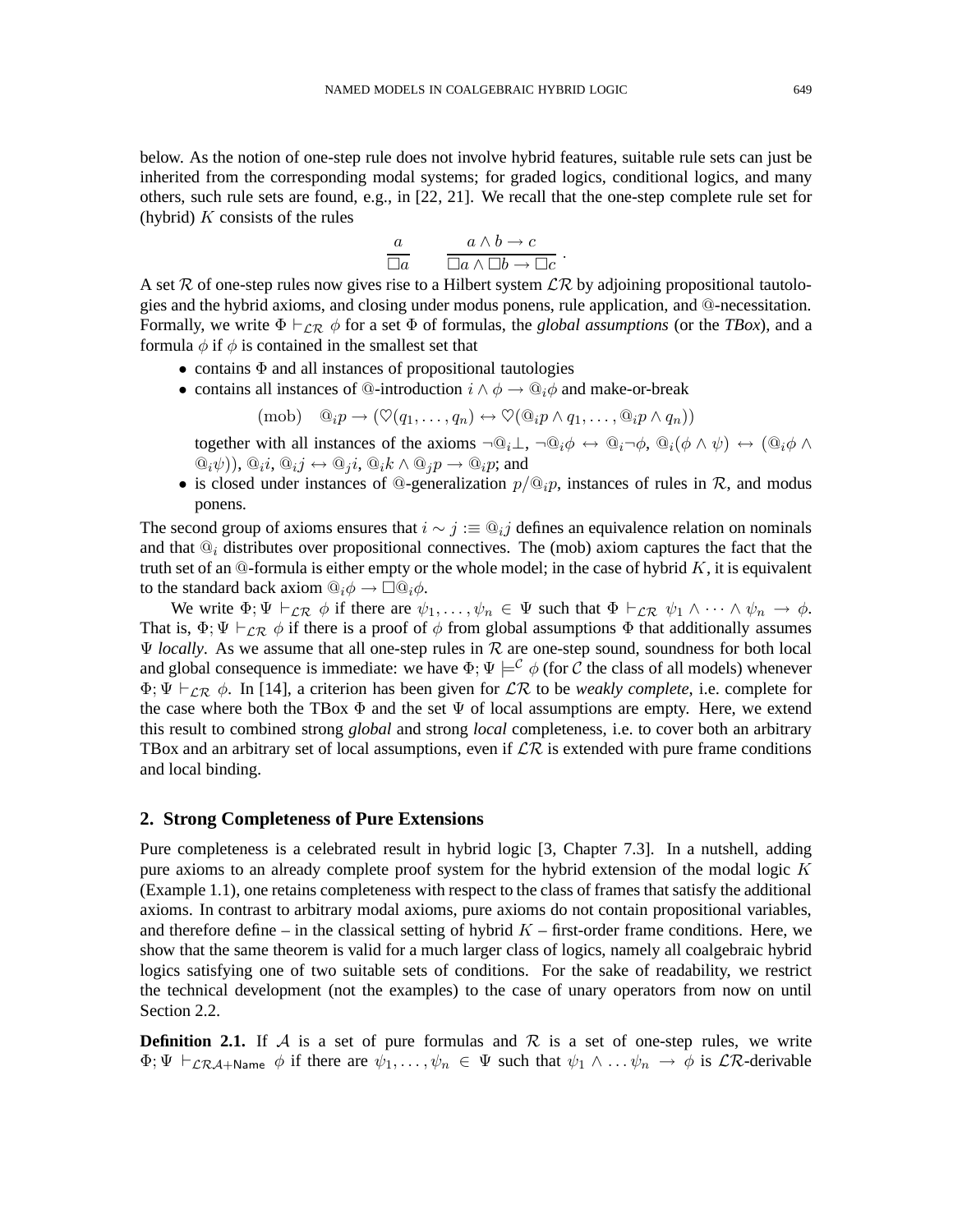from assumptions in  $\Phi$  where additionally all substitution instances of axioms in A and the rule

$$
(\textsf{Name})\frac{i\rightarrow \phi}{\phi}(i\notin \textsf{N}(\phi))
$$

may be used in deductions. As before, we write  $\Phi \vdash_{\mathcal{LR}A+\mathsf{Name}} \phi$  if  $\Phi$ ;  $\emptyset \vdash_{\mathcal{LR}A+\mathsf{Name}} \phi$ .

In the above system, the rule (Name')  $\mathcal{Q}_i \phi / \phi$  ( $i \notin N(\phi)$  and the rule

(NameCong) 
$$
\frac{\mathbb{Q}_j(\phi \leftrightarrow \psi)}{\mathbb{Q}\phi \leftrightarrow \mathbb{Q}\psi}
$$
  $(j \notin \mathsf{N}(\phi, \psi))$ 

are derivable. The system is clearly sound for both global and local consequence over A-models in the same sense that  $\mathcal{LR}$  is sound over T-models.

**Definition 2.2.** Let  $A \subseteq \mathcal{F}(\Lambda)$  be a set of pure axioms, and let  $\Phi \subseteq \mathcal{F}(\Lambda)$  be a TBox. A set  $\Psi \subseteq \mathcal{F}(\Lambda)$  is  $(\mathcal{LRA} + \text{Name})$ - $\Phi$ -inconsistent if there are  $\psi_1, \dots, \psi_n \in \Psi$  such that  $\Phi \vdash_{\mathcal{LRA} + \text{Name}}$  $\neg(\psi_1 \wedge \cdots \wedge \psi_n)$ . Otherwise,  $\Psi$  is  $(\mathcal{LRA} + \text{Name})$ - $\Phi$ -consistent. A subset of  $\mathcal{QF}(\Lambda)$ , i.e. a set of @-formulas, is called an *ABox* (again borrowing terminology from description logic). A *maximally*  $(\mathcal{LRA} + \mathsf{Name}) - \Phi$ *-consistent ABox* is a maximal element K among the  $(\mathcal{LRA} + \mathsf{Name}) \Phi$ -consistent ABoxes, ordered by inclusion. For such a K, we write  $S_K = \{K_i \mid i \in \mathbb{N}\}\,$ , where  $K_i = \{ \phi \in \mathcal{F}(\Lambda) \mid \mathbb{Q}_i \phi \in K \}$ , and put  $V_K(i) = \{ K_i \} = \{ K_j \in S_K \mid i \in K_j \}$ .

For the construction of a named model, we now fix a maximally  $(\mathcal{LRA}+\mathsf{Name})\text{-}\Phi\text{-consistent ABox}$ K. Later, we will take K to be a maximally consistent extension of a given set  $\Phi$  of formulas, where we may assume, thanks to the rule (Name'), that  $\Phi \subseteq \Theta \mathcal{F}(\Lambda)$ . We note the following trivial facts:

**Lemma 2.3.** We have  $\psi \sigma \in K_i$  for all  $\psi \in A$  and all substitutions  $\sigma$ , and moreover  $K \cup \Phi \subseteq K_i$ .

Our goal is the construction of named canonical models in the following sense:

**Definition 2.4.** A *named canonical K-model* is a model  $(S_K, \gamma, V_K)$  such that

$$
\gamma(K_i)\in [\![ \heartsuit ]\!] \hat{\phi} \quad \text{iff} \quad \heartsuit\phi \in K_i
$$

for every nominal i, where  $\hat{\phi} = \{K_i \in S_K \mid \phi \in K_i\}.$ 

It is clear that named canonical models are countable, as there are only countably many nominals.

**Lemma 2.5** (Truth lemma for named canonical models). *If*  $M = (S_K, \gamma, V_K)$  *is a named canonical* K-model and  $\phi$  *is a hybrid formula, then for every*  $K_i \in S_K$ ,

$$
M, K_i \models \phi \quad \text{iff} \quad \phi \in K_i.
$$

*Hence,*  $M \models \Phi$ *, and*  $M$  *is an*  $\mathcal{A}\text{-model}$ *.* 

The last clause of the truth lemma follows from Lemma 2.3, the crucial point being that satisfaction of all substitution instances of  $A$  implies frame satisfaction of  $A$  because every state in the model is denoted by some nominal. We now establish two criteria for the existence of named canonical models. The first criterion assumes a stronger form of one-step completeness than the second, which instead demands that the modalities are *bounded*.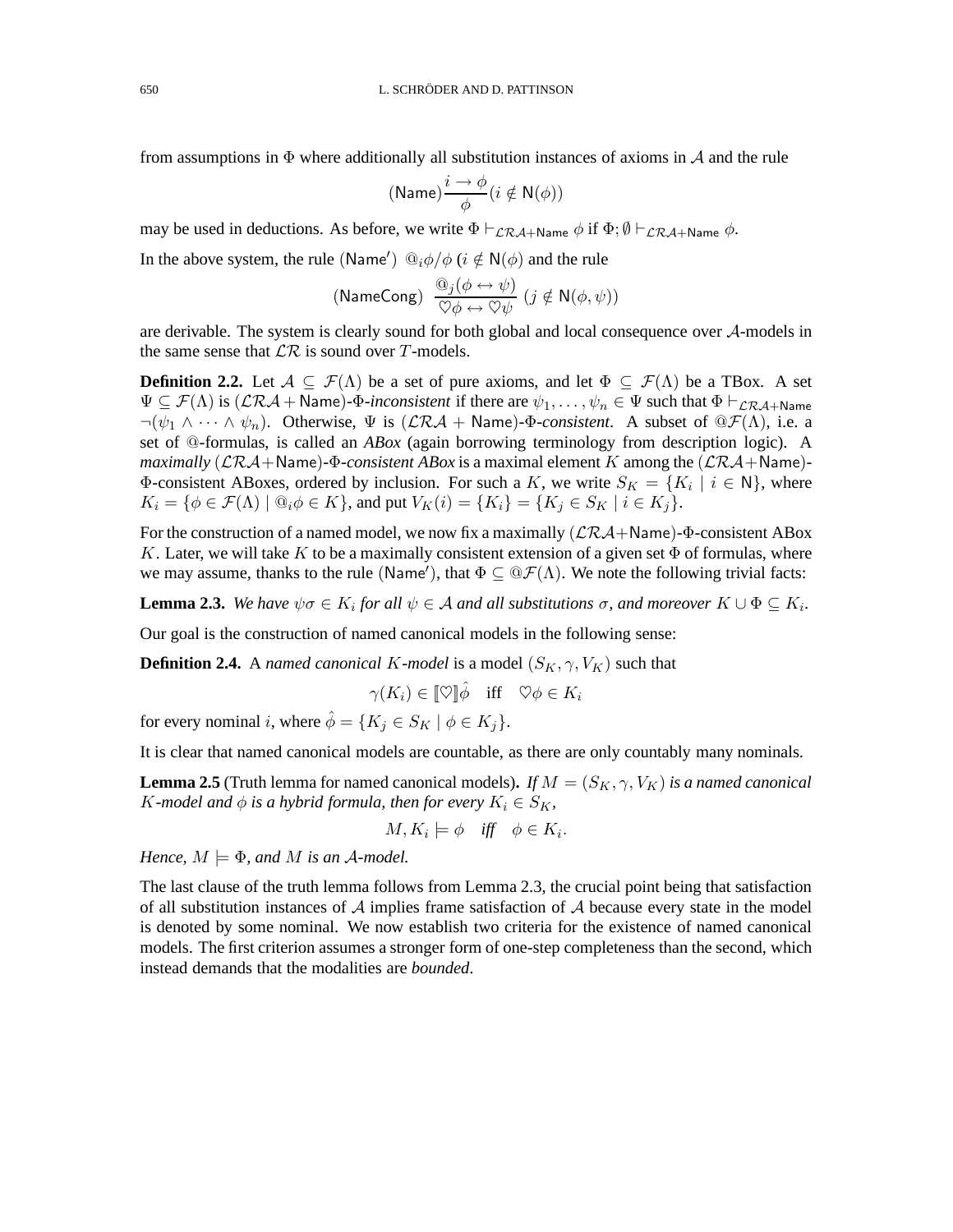#### **2.1. Pure Completeness for Strongly One-Step Complete Logics**

The construction of named models hinges on the following notion of pastedness, which assures that nominals interact correctly across the whole model. For the rest of the section, we fix a one-step complete rule set R, a set A of pure axioms, and a set  $\Phi \subset \mathcal{F}(\Lambda)$  of global assumptions, and we write 'consistent' instead of ' $(\mathcal{LRA} + \text{Name})$ - $\Phi$ -consistent'.

**Definition 2.6.** An ABox K is 0-pasted if whenever  $\mathbb{Q}_i(\phi \leftrightarrow \psi) \in K$  for all nominals j, then  $\mathbb{Q}_i(\heartsuit\phi\leftrightarrow\heartsuit\psi)\in K$  for all nominals *i*.

It is clear that K can induce a named model only if K is 0-pasted. The construction of pasted ABoxes requires a Henkin-like extension of the logical language by adding new nominals. *Generally, we denote by*  $\mathcal{F}(\Lambda)^+$  *an extended language with countably many new nominals not appearing in*  $\mathcal{F}(\Lambda)$ . We note the fact (slightly glossed over in the literature) that this extension is conservative:

**Lemma 2.7.** *If*  $\Psi \subseteq \mathcal{F}(\Lambda)$  *is consistent, then*  $\Psi$  *remains consistent in*  $\mathcal{F}(\Lambda)^+$ .

**Lemma 2.8** (Extended Lindenbaum lemma for 0-Pasted Sets). *If*  $\Psi \subset \mathcal{F}(\Lambda)$  *is consistent, then there exists a* 0-pasted maximally consistent ABox  $K \subseteq \mathbb{Q}\mathcal{F}(\Lambda)^+$  and a nominal i in  $\mathcal{F}(\Lambda)^+$  such *that*  $\mathbb{Q}_i \Psi \subset K$ .

(The proof of the above version of the Lindenbaum lemma uses Lemma 2.7, and exploits the Name′ rule to introduce the nominal  $i$ .) As we are aiming for strong completeness results, (weak) one-step completeness as employed in weak completeness proofs using *finite* models [14, 19] is no longer adequate. Accordingly, our first criterion assumes a stronger condition:

**Definition 2.9.** A rule set  $\mathcal R$  is *strongly one-step complete* if for every set  $X$ , every one-step consistent subset of  $\text{Prop}(\Lambda(\mathcal{P}(X)))$  is one-step satisfiable.

**Lemma 2.10** (Named existence lemma, Version 1)**.** *If* K *is* 0*-pasted and* R *is strongly one-step complete, then there exists a named canonical* K*-model.*

In summary, we have:

**Theorem 2.11.** *If* R *is strongly one-step complete, then every extension of* LR *by pure axioms is both globally and locally strongly complete over countable hybrid models when equipped with the* Name *rule. That is, if*  $\Phi, \Psi \subseteq \mathcal{F}(\Lambda)$  *and*  $\phi \in \mathcal{F}(\Lambda)$ *, then*  $\Phi$ ;  $\Psi \vdash_{\mathcal{LRA}+\mathsf{Name}} \phi$  *whenever*  $\Phi$ ;  $\Psi \models^{\mathcal{C}} \phi$ , where  $\mathcal{C}$  *is the class of countable A-models.* 

*Proof.* As usual, we show that every  $(\mathcal{LRA} + \text{Name})$ - $\Phi$ -consistent set  $\Psi \subset \mathcal{F}(\Lambda)$  is satisfiable in a countable A-model M such that  $M \models \Phi$  (where satisfiability is clearly invariant under passing from  $\mathcal{F}(\Lambda)$  to  $\mathcal{F}(\Lambda)^+$ ). The extended Lindenbaum lemma yields a 0-pasted maximally consistent subset ABox  $K \subseteq \mathcal{F}(\Lambda)^+$  and a nominal i in  $\mathcal{F}(\Lambda)^+$  such that  $\mathbb{Q}_i \Psi \subseteq K$ . By the named existence lemma, we find a named, hence countable, canonical K-model  $M = (S_K, \gamma, V_K)$ , and by the truth lemma (Lemma 2.5), M is an A-model,  $M \models \Phi$ , and  $M, K_i \models \Psi$ .

**Remark 2.12.** In the literature (e.g. [3, Theorem 7.29]), the above completeness theorem is sometimes phrased as "completeness with respect to named models", i.e. models where every state is the denotation of some nominal; such models also played a central role in the early development of hybrid logic by the Sofia school (see e.g. [15]). In detail, this means that every state of the model is the denotation of a nominal *in a language extended with countably many new nominals*. This extension is necessary, as otherwise the consistent set  $\{\neg n \mid n \in \mathbb{N}\}\$  would be satisfiable in a model where every state is named by a nominal  $n \in \mathbb{N}$  of the original language, which is clearly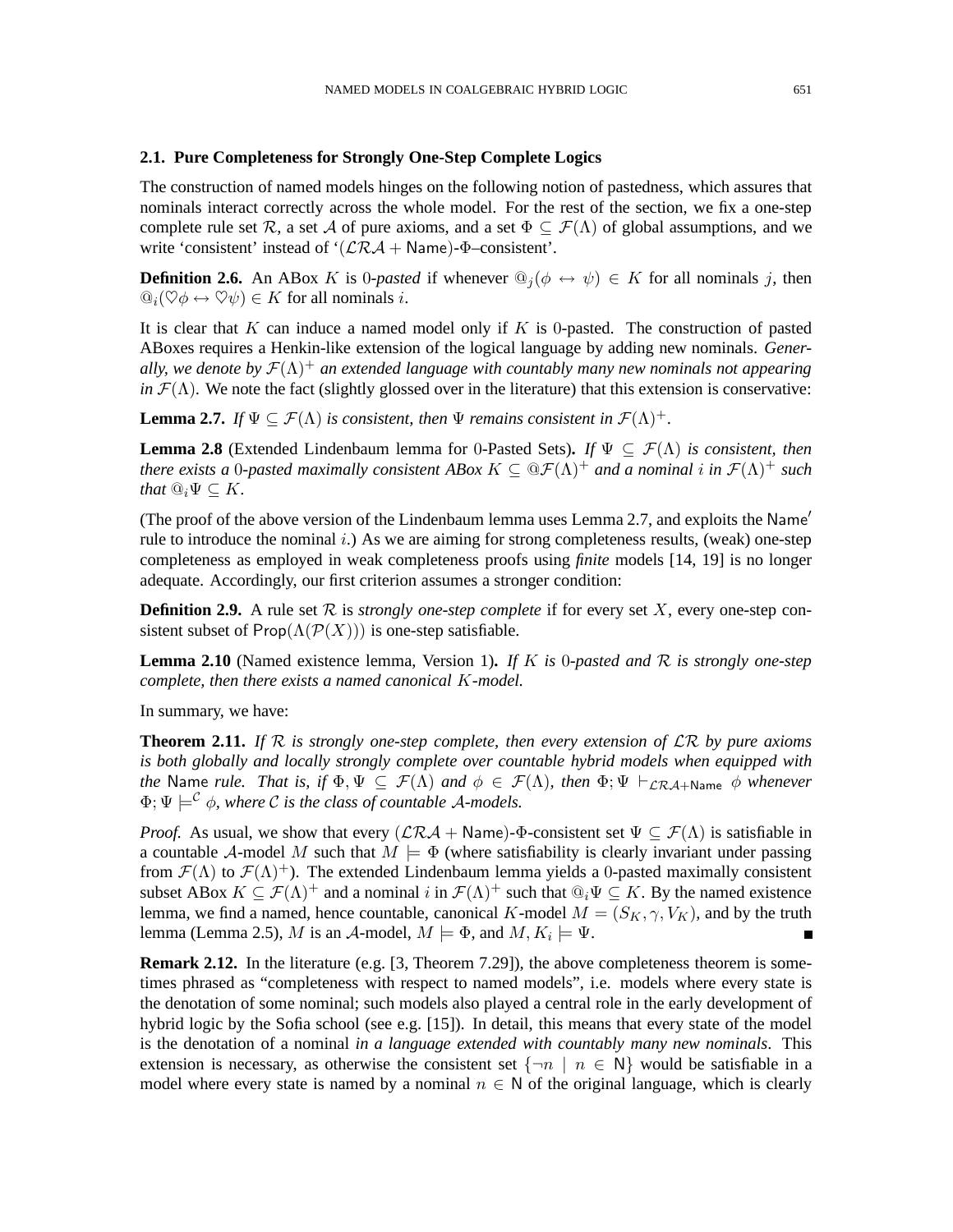impossible. Completeness with respect to models where every state is named by a nominal in an extended language, on the other hand, is an immediate consequence of completeness with respect to countable models.

**Example 2.13.** The previous theorem establishes strong completeness results for pure extensions of all hybrid logics with neighbourhood semantics (Example 1.1.4) that are defined by rank-1 axioms [20], i.e. modal formulas where the nesting depth of modalities is uniformly equal to 1 (such as the monotonicity axiom  $\square(a \wedge b) \rightarrow \square b$ . For the monotonic cases, i.e. extensions of monotonic hybrid logic, these results are essentially known [24], while they seem to be new for the nonmonotonic cases, i.e. extensions of classical hybrid logic not containing the monotonicity axiom, including, e.g., various deontic logics [12]. Moreover, the theorem newly proves strong completeness of the hybridization of coalition logic, as Theorem 3.2 of [17] essentially states that coalition logic satisfies strong one-step completeness.

#### **2.2. Pure Completeness for Bounded Logics**

The condition of strong one-step completeness used in the previous section is a comparatively rare phenomenon [20]; the strength of the condition becomes clear in the fact that, unlike in the classical case of Kripke semantics, the above did not require a notion of 1-pastedness [5]. We proceed to present an alternative approach for the case where one does have an analogue of the (Paste-1) rule — this is the case if the operators are *bounded*, i.e., their satisfaction hinges, in each case, on only finitely and boundedly many states of a model.

**Definition 2.14.** A modal operator  $\heartsuit$  is k-bounded for  $k \in \mathbb{N}$  with respect to a  $\Lambda$ -structure T if for every set X and every  $A \subseteq X$ ,

$$
[\![ \heartsuit ]\!]_X(A) = \bigcup_{B \subseteq A, \#B \leq k} [\![ \heartsuit ]\!]_X(B).
$$

(This implies in particular that  $\heartsuit$  is monotonic.) We say that  $\Lambda$  is bounded w.r.t. T if every modal operator  $\heartsuit$  in  $\Lambda$  is  $k_{\heartsuit}$ -bounded for some  $k_{\heartsuit}$ .

The boundedness of an operator can now be internalized in the logical deduction system. In particular, for *k*-bounded operators  $\heartsuit$ , one has the *paste rule* 

$$
\text{(Paste } \heartsuit(k)) \xrightarrow{\textcircled{a}_{j_1} \phi \land \cdots \land \textcircled{a}_{j_k} \phi \land \textcircled{a}_i \heartsuit(j_1 \lor \cdots \lor j_k) \to \psi}{\textcircled{a}_i \heartsuit \phi \to \psi}
$$

with the side condition that the  $j_r$  are pairwise distinct fresh nominals. We write  $\Phi \vdash_{\mathcal{LRA}+\mathsf{Name}+\mathsf{Paste}} \phi$  if  $\phi$  is derivable from assumptions in  $\Phi$  in the system  $\mathcal{LR}+\mathsf{Name}$  where additionally the rule (Paste $\heartsuit(k)$ ) may be used in deductions for k-bounded operators  $\heartsuit$ . This induces the notion of  $(\mathcal{LRA} + \text{Name} + \text{Paste}) - \Phi$ -consistency, which we briefly refer to as consistency as we fix  $\Phi$ , A, and R throughout. Again, the system is clearly sound, i.e.  $\Phi$ ;  $\Psi \models^{\mathcal{C}} \phi$  whenever  $\Phi$ ;  $\Psi \vdash_{\mathcal{LRA} + \text{Name} + \text{Paste}} \phi$ , where C is the class of A-models.

**Examples 2.15.** 1. *Hybrid K*. The modal operator  $\Diamond$  is 1-bounded. The arising paste rule (Paste $\Diamond(1)$ ) is precisely the rule (paste $\Diamond$ ) of [4].

2. *Graded hybrid logic*. The modal operator  $\Diamond_k$  is  $(k + 1)$ -bounded. One thus has a paste rule

$$
(\mathsf{Paste}\lozenge_k(k+1)) \xrightarrow{\textcircled{0}_{j_1}\phi \wedge \cdots \wedge \textcircled{0}_{j_{k+1}}\phi \wedge \textcircled{0}_i\lozenge_k(j_1 \vee \cdots \vee j_{k+1}) \rightarrow \psi}{\textcircled{0}_i\lozenge_k\phi \rightarrow \psi}
$$

with side conditions as before.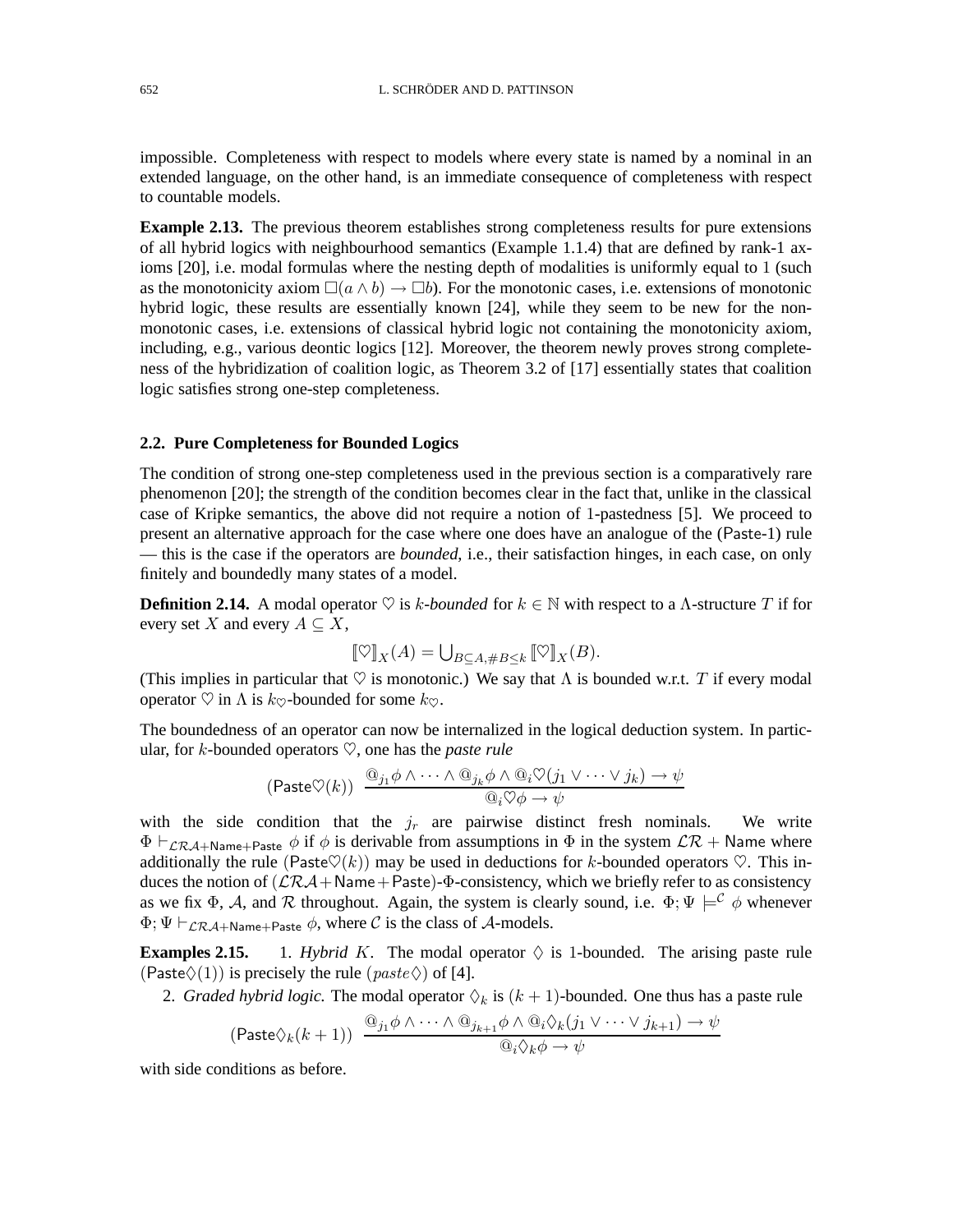3. Positive Presburger hybrid logic. A Presburger operator  $\sum a_i \cdot \#(\_i) \geq k$  (Example 1.1) is k-bounded if the  $a_i$  are positive. E.g., this still allows expressing the statement, generally believed to be valid in the German national football league, that a team that has at least 37 points will not be relegated:  $3 \cdot \#$ win +  $1 \cdot \#$ draw  $> 37 \rightarrow \neg$ relegated.

The generalized 1-pastedness condition for bounded operators is as follows.

**Definition 2.16.** Let  $\Lambda$  be bounded. An ABox K is 1-pasted if whenever  $\heartsuit$  is k-bounded and  $\mathbb{Q}_i \heartsuit \phi \in K$ , then  $\{\mathbb{Q}_{j_1} \phi, \ldots, \mathbb{Q}_{j_k} \phi, \mathbb{Q}_i \heartsuit(j_1 \vee \cdots \vee j_k)\} \subseteq K$  for some nominals  $j_1, \ldots, j_k$ .

Again, it is clear that if  $\Lambda$  is bounded, then K can induce a named model only of K is 1-pasted. It is easy to see that if  $\mathcal R$  is one-step complete and  $\Lambda$  is bounded (in fact already if  $\mathcal R$  derives monotony for every  $\heartsuit \in \Lambda$ ), then every 1-pasted set is also 0-pasted (Definition 2.6).

**Lemma 2.17** (Extended Lindenbaum lemma for 1-pasted sets). Let  $\Lambda$  be bounded. If  $\Psi \subseteq \mathcal{F}(\Lambda)$  is *consistent, then there exist a 1-pasted maximally consistent ABox*  $K \subseteq \mathbb{Q} \mathcal{F}(\Lambda)^+$  *and a nominal i in*  $\mathcal{F}(\Lambda)^+$  *such that*  $\mathbb{Q}_i \Psi \subseteq K$ *, where*  $\mathcal{F}(\Lambda)^+$  *is as in Section 2.1.* 

Bounded operators now allow us to use a weaker version of one-step completeness. Instead of requiring that all one-step consistent sets are one-step satisfiable, we may restrict to *finite extensions* of propositional variables.

**Definition 2.18.** We say that  $\mathcal{R}$  is *strongly finitary one-step complete* if for every set  $X$ , every one-step consistent subset of  $\mathsf{Prop}(\Lambda(\mathcal{P}_{\text{fin}}(X)))$  is one-step satisfiable.

Clearly, any strongly one-step complete rule set is also strongly finitary one-step complete, but the example of graded hybrid logic witnesses that the converse is not true. We note that the weaker criterion still fails for probabilistic logics due to inherent non-compactness [23]; probabilistic logics also fail to be bounded, as a given probability  $p \in [0, 1]$  can be split into any number of summands. Together with boundedness, the above condition enables a second version of the named existence lemma.

**Lemma 2.19** (Named existence lemma, Version 2)**.** *If* Λ *is bounded,* R *is strongly finitary one-step complete, and* K *is* 1*-pasted, then there exists a named canonical* K*-model.*

Summarizing the above, we have the following extended completeness result.

**Theorem 2.20.** *Let* Λ *be bounded, and let* R *be strongly finitary one-step complete. Then every extension of* LR *by pure axioms is globally and locally strongly complete over countable hybrid models when equipped with the* Name *and* Paste *rules. In other words, if*  $\Phi$ ,  $\Psi \subseteq \mathcal{F}(\Lambda)$ ,  $\phi \in \mathcal{F}(\Lambda)$ , *and* C *is the class of all countable A-models, then*  $\Phi$ ;  $\Psi \vdash_{\mathcal{LR}A+\text{Name}+\text{Paste}} \phi$  *whenever*  $\Phi$ ;  $\Psi \models^{\mathcal{C}} \phi$ .

The proof follows the same route via extended Lindenbaum lemma, existence lemma, and truth lemma as for Theorem 2.11.

**Example 2.21.** By Example 2.15 and the fact that the known complete axiomatizations of the associated modal logics are in fact strongly finitary one-step complete, the previous theorem proves completeness of pure extensions of hybrid  $K$ , graded hybrid logic, and positive Presburger hybrid logic. Except for the standard case of hybrid  $K$ , these results seem to be new. In particular, we obtain completeness of pure extensions of graded (or positive Presburger) hybrid logic defining the following frame classes in multigraph semantics:

• The class of *Kripke frames*, seen as the class of multigraphs where the transition multiplicity between two individual states is always at most 1, defined by the pure axiom  $\neg \Diamond_1 i$ .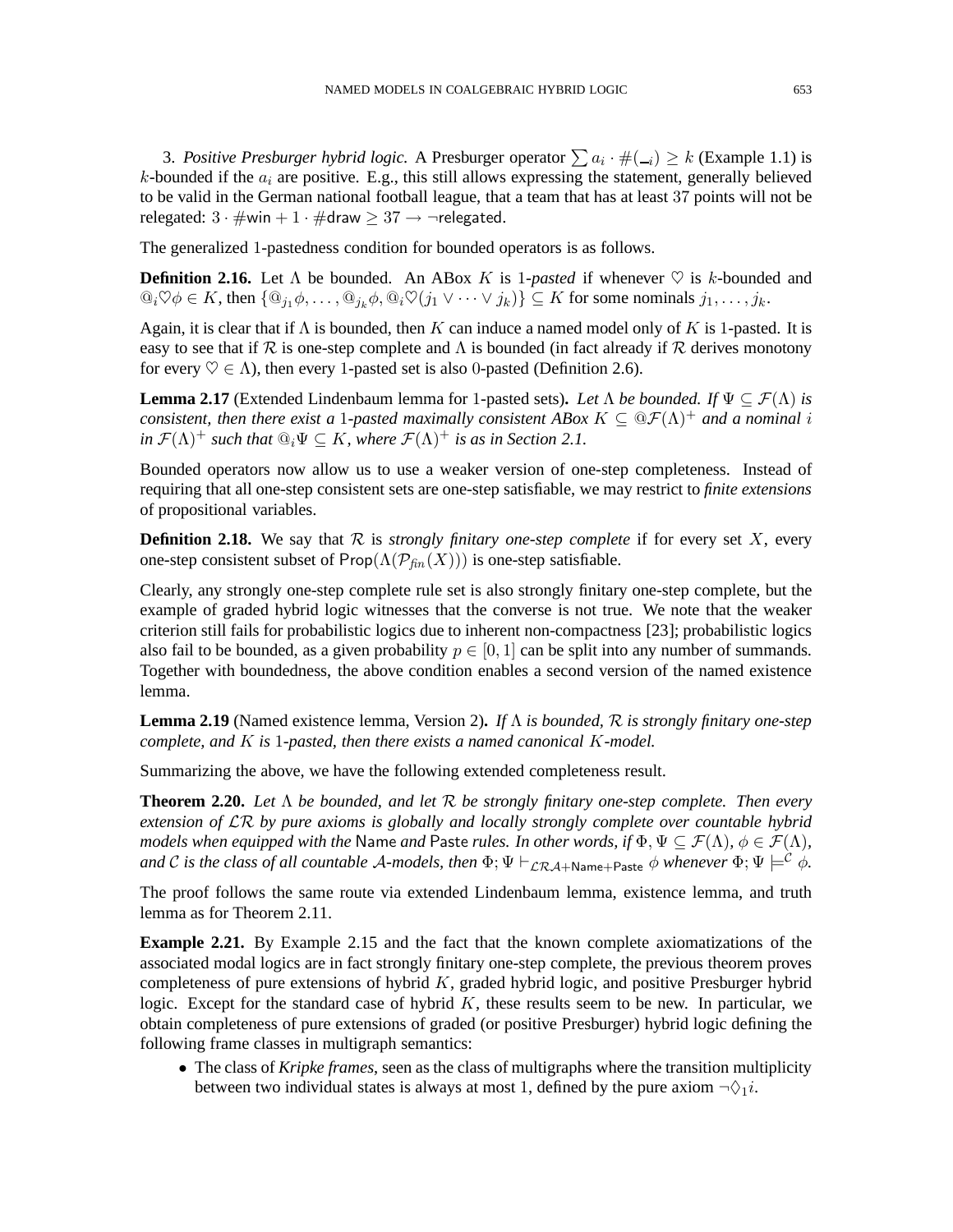- The class of *reflexive* multigraphs, defined by the pure axiom  $i \rightarrow \Diamond_0 i$ .
- The class of *transitive* multigraphs, defined by the pure axioms  $\Diamond_0 \Diamond_n i \to \Diamond_n i$ ,  $n \geq 0$ .
- The class of *symmetric* multigraphs, i.e., those where the transition multiplicity from  $x$  to  $y$ always equals the one from y to x, which is defined by the pure axioms  $i \wedge \Diamond_k j \rightarrow \mathbb{Q}_j \Diamond_k i$ .

Other frame classes of interest, see e.g. [3, Section 7.3], can be characterized similarly by translating the corresponding frame conditions from Kripke to multigraph semantics.

### **2.3. The Mixed Case**

In some cases, the two methods laid out in the preceding sections can be combined for modal operators with several arguments that adhere, in each of their arguments, to one of the respective sets of semantic conditions. For the sake of readability, we formulate this explicitly only for the mixed binary case with a single modal operator, i.e. we assume in this section that  $\Lambda = \{ \heartsuit \}$  with  $\heartsuit$  binary; the generalization to arbitrary numbers of arguments, several modal operators etc. should be obvious, and essentially only requires more elaborate terminology and notation.

**Definition 2.22.** We say that  $R$  is *(strongly, strongly finitary) one-step complete* if every one-step consistent subset of Prop( $\Lambda(\mathcal{P}(X) \times \mathcal{P}_{\text{fin}}(X)))$  is one-step satisfiable. Moreover, we say that  $\heartsuit$  is k-bounded in the second argument for  $k \in \mathbb{N}$  if for every set X and all  $A, B \subseteq X$ ,  $[\![\heartsuit]\!]_X(A, B) =$  $\bigcup_{C\subseteq A,\#C\leq k} [\![\heartsuit]\!]_X(A,C).$ 

In the same manner as for Theorems 2.11 and 2.20, we derive:

**Theorem 2.23.** If R is (strongly, strongly finitary) one-step complete and  $\heartsuit$  is k-bounded in the *second argument, then every extension of* LR *by pure axioms is both locally and globally strongly complete over countable hybrid models when equipped with the appropriate* Name *and* Paste *rules.*

**Example 2.24.** Hybrid CK (Example 1.1) is easily seen to be (strongly, strongly finitary) one-step complete, and the operator > defined from the conditional operator  $\Rightarrow$  by  $a > b : \leftrightarrow \neg(a \Rightarrow \neg b)$ is 1-bounded in the second argument. By the above, it follows that every pure extension of hybrid CK is strongly complete over countable hybrid selection function models. E.g. we may define the class of conditional frames where all expressible conditions induce transitive relations by pure axioms  $(\phi > \phi > i) \rightarrow (\phi > i)$ . Such frames satisfy also the dual axiom (using a propositional variable a)  $(\phi \Rightarrow a) \rightarrow (\phi \Rightarrow (\phi \Rightarrow a))$ , an axiom for duplicating conditional assumptions. Similar statements apply to a combination of graded and conditional logic (obtainable compositionally using the methods of [21]), which has operators of the form  $a \Rightarrow_k b$  "if a, then one normally has more than  $k$  instances of  $b$ ".

The semantics of conditional logics in general has complex ramifications, involving, e.g., preference orderings or systems of spheres (see, e.g., [10, 18]); application of our methods to conditional logics beyond  $CK$  is the subject of further investigation. We note that pure completeness of a hybrid extension of Lewis' logic of counterfactuals has been established recently [18].

#### **3. Local Binding**

We next investigate completeness of a stronger hybrid language that includes the ↓ binder, which binds a state variable to the current state. Concretely, we allow formulas of the form  $\downarrow i. \phi$ , wherein the nominal  $i$  is locally bound (for compactness of presentation, we give up the usual distinction between nominals and state variables). Given a modal similarity type  $\Lambda$ , we write  $\mathcal{F}_{\perp}(\Lambda)$  for the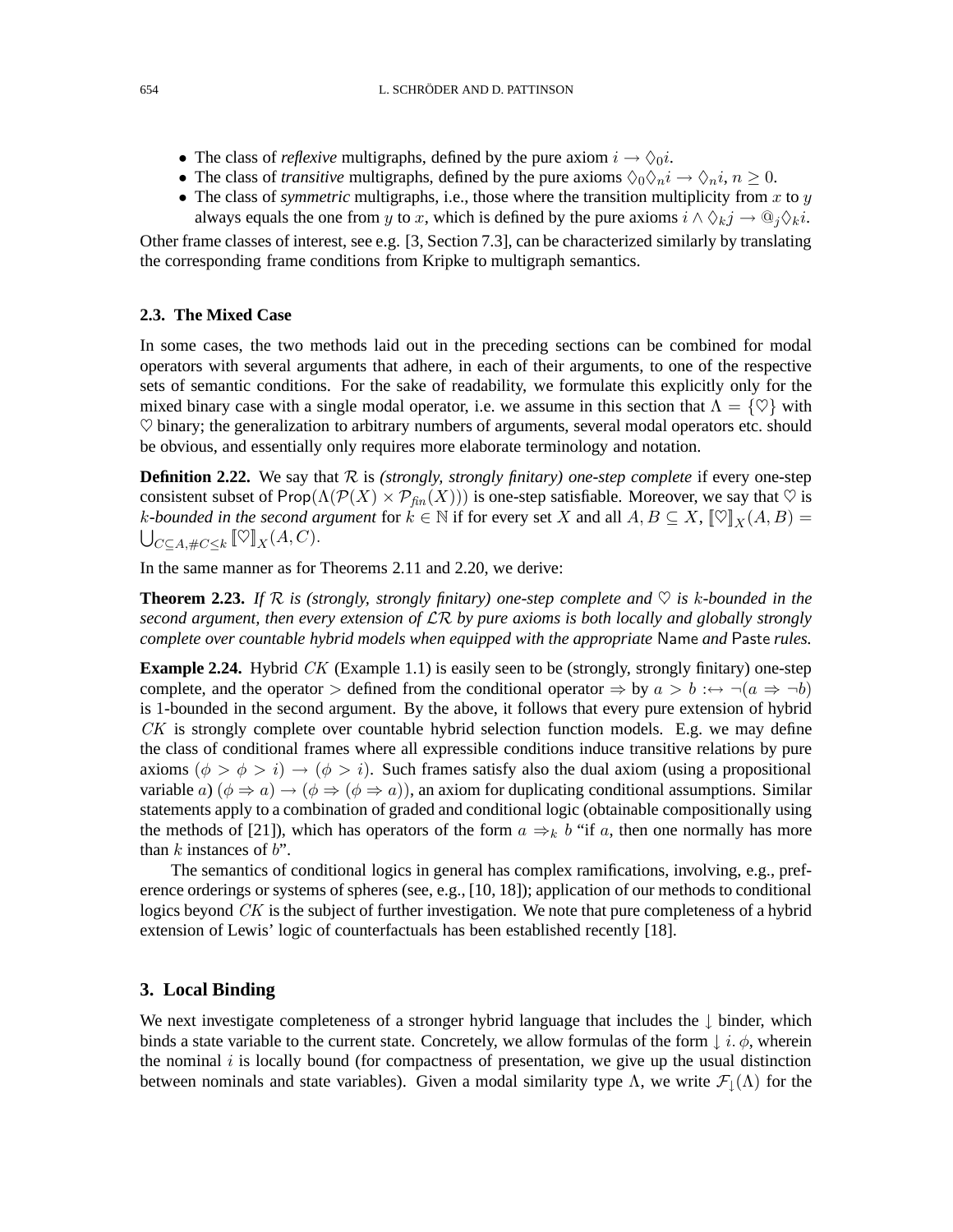ensuing extension of  $\mathcal{F}(\Lambda)$ . The reading of the formula  $\downarrow i.\phi$  is " $\phi$  holds for the current state i". The satisfaction relation in the extended logic is defined by an additional clause for the ↓ binder,

$$
(C, \gamma, V) \models \downarrow i. \phi
$$
 iff  $(C, \gamma, V[c/i]) \models \phi$ 

where c is a state in a coalgebra C and  $V[c/i]$  is obtained from V by modifying the value of i to c. The semantics of the  $\downarrow$  binder immediately translates into the axiom scheme (see e.g. [4])

$$
(DA) \qquad \mathbb{Q}_i((\downarrow j, \phi) \leftrightarrow \phi[i/j]).
$$

Given a set R of  $\Lambda$ -rules, a set  $\Phi \subseteq \mathcal{F}_1(\Lambda)$  of formulas and a set  $\mathcal{A} \subseteq \mathcal{D}\mathcal{F}_1(\Lambda)$  of pure axioms, we write  $\Phi \vdash_{\mathcal{LRA}+\mathsf{Name}+\mathsf{Paste}+\mathsf{DA}} \phi$  for the extension of the associated provability predicate  $\vdash_{\mathcal{LRA}+\mathsf{Name}+\mathsf{Paste}}$  with (DA). Using (DA), one easily proves an extension of the truth lemma for named models (Lemma 2.5) to  $\mathcal{F}_\parallel(\Lambda)$ , so that the completeness results for pure extensions proved before (Theorems 2.11, 2.20, and 2.23) transfer immediately to  $\mathcal{L}_\perp$ . We make this explicit for the bounded case:

**Theorem 3.1.** *If* Λ *is bounded and* R *is strongly finitary one-step complete, then every pure extension of* L<sup>↓</sup> *is strongly locally and globally complete over countable hybrid models. In other words,*  $\Phi$ ;  $\Psi \models^{\mathcal{C}^*} \phi$  *iff*  $\Phi$ ;  $\Psi \vdash_{\mathcal{LRA}+\mathsf{Name}+\mathsf{Paste}+\mathsf{DA}} \phi$  for all  $\phi \in \mathcal{F}_\downarrow(\Lambda)$  and all  $\Phi, \Psi \subseteq \mathcal{F}(\Lambda)$ , where  $\mathcal{C}$  *is the class of all countable* A*-models.*

**Remark 3.2.** As noted in [24], the named model construction more generally yields completeness for any *locally definable* extension of the hybrid language, i.e. any extension whose semantics *at named states* is defined by a formula similar to (DA).

**Example 3.3.** Continuing Example 2.15, Theorem 3.1 reproves not only the known completeness of pure extensions of hybrid K with  $\vert$ , but also the completeness of pure extensions of graded (or positive Presburger) hybrid logic with ↓. This extends easily to the multi-agent case, or, in description logic terminology, to description logics with multiple roles. As, moreover, both a role hierarchy and transitivity of roles can be defined using pure axioms, we thus arrive at a complete axiomatization of an extension of the description logic  $\mathcal{SHOQ}$  with satisfaction operators and  $\downarrow$ , which has been used in connection with conjunctive query answering [11], and allows, e.g., talking about the number of stepchildren of a stepmother, in continuation of the stepmother example from [13], .

# **4. Conclusions**

We have laid out two criteria for the existence of named canonical models in coalgebraic hybrid logics — one that applies to cases where one has an analogue of the so-called Paste-1 rule of standard hybrid logic, and one which applies to cases where one does not need any such rule. While the latter means essentially that the logic is equipped with a neighbourhood semantics, the former requires that all modal operators of the logic are bounded, i.e. there is always only a bounded number of states relevant for their satisfaction at each point. Our main novel example of this type is graded hybrid logic (and an extension of it using certain Presburger modalities [9]). The named model construction entails completeness of pure extensions and completeness of extended hybrid languages with the local binder  $\downarrow$  (of which the I–me construct of [13] is a single-variable restriction), which we thus obtain as new results for, e.g., hybrid coalition logic, hybrid classical modal logic, several hybrid deontic logics, hybrid conditional logic, graded hybrid logic, and an extension of the description logic  $\mathcal{SHOQ}$ . An open question that remains is the existence of so-called orthodox axiomatizations [4] in the presence of  $\downarrow$ , as well as to find an analogue of the characterization result of [24] stating that a variant of the Paste-1 rule characterizes the Kripke models among the